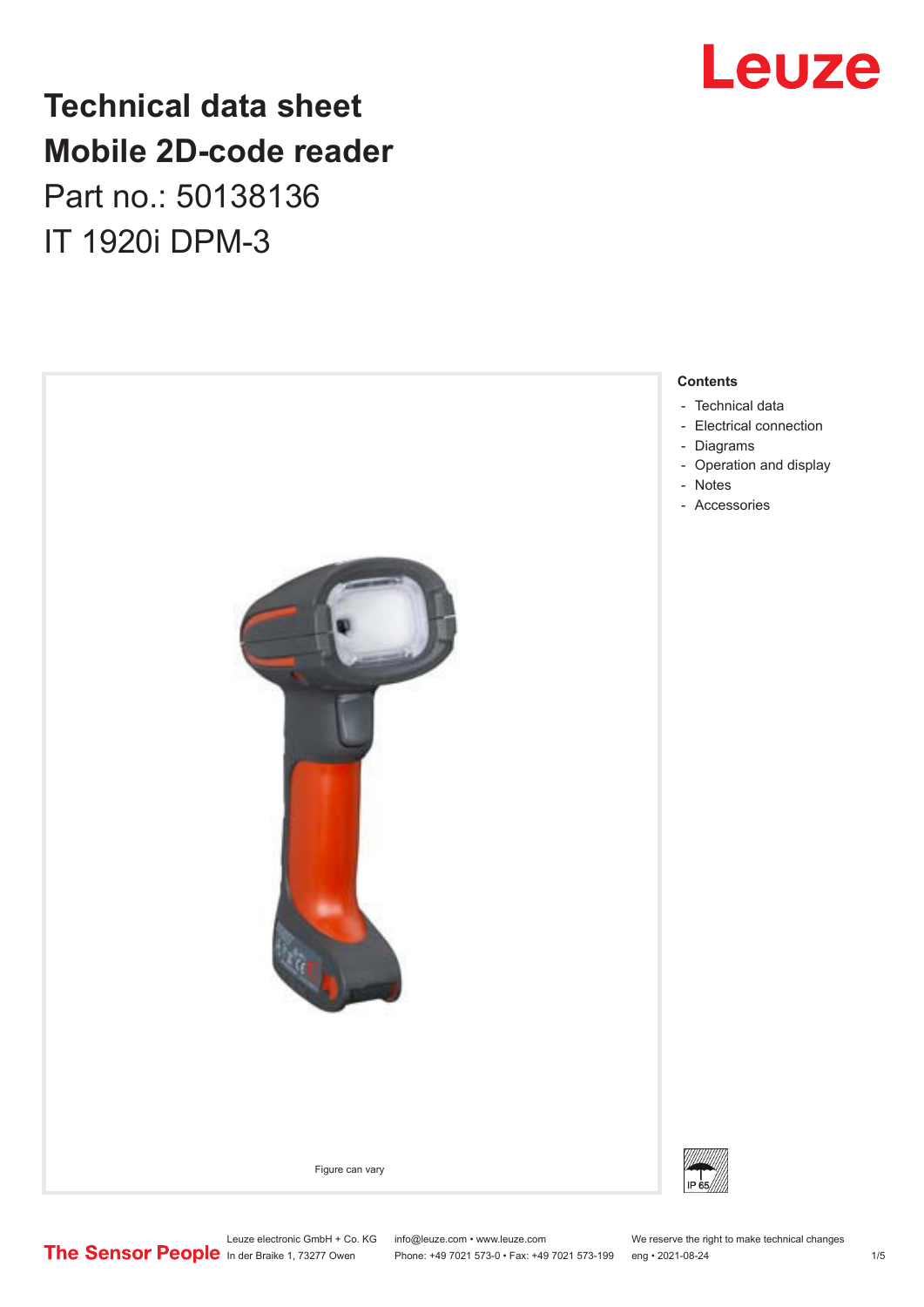## <span id="page-1-0"></span>**Technical data**

# **Leuze**

| <b>Basic data</b>             |                          | <b>RS 232</b>                      |                           |  |
|-------------------------------|--------------------------|------------------------------------|---------------------------|--|
| <b>Series</b>                 | IT19xx                   | <b>Function</b>                    | Process                   |  |
|                               |                          | <b>USB</b>                         |                           |  |
| <b>Read data</b>              |                          | <b>Function</b>                    | Process                   |  |
| Code types, readable          | 2/5 Interleaved          |                                    |                           |  |
|                               | Codabar                  | <b>Connection</b>                  |                           |  |
|                               | Code 39                  |                                    |                           |  |
|                               | Code 93                  | <b>Connection 1</b>                |                           |  |
|                               | Data Matrix Code         | <b>Type of connection</b>          | <b>RJ41</b>               |  |
|                               | Directly-marked 2D-codes |                                    |                           |  |
|                               | <b>EAN 8/13</b>          | <b>Mechanical data</b>             |                           |  |
|                               | <b>GS1 Databar</b>       | Dimension (W x H x L)              | 74.5 mm x 193 mm x 134 mm |  |
|                               | Micro PDF                | <b>Housing material</b>            | <b>Plastic</b>            |  |
|                               | Micro QR                 | <b>Plastic housing</b>             | PC-ABS                    |  |
|                               | Others on request        | Net weight                         | 310 g                     |  |
|                               | <b>PDF417</b>            |                                    |                           |  |
|                               | OR code                  | <b>Environmental data</b>          |                           |  |
|                               | <b>UPC</b>               | Ambient temperature, operation     | $-30$ 50 °C               |  |
|                               |                          | Ambient temperature, storage       | $-40$ 70 °C               |  |
| <b>Optical data</b>           |                          | Relative humidity (non-condensing) | 095%                      |  |
| <b>Reading distance</b>       | $0170$ mm                | Drop height                        | 2 <sub>m</sub>            |  |
| <b>Light source</b>           | <b>LED</b>               | <b>Measurements relative to</b>    | Concrete floor            |  |
| LED group                     | $\mathbf{1}$             |                                    |                           |  |
| Camera resolution, horizontal | 844 px                   | <b>Certifications</b>              |                           |  |
| Camera resolution, vertical   | 640 px                   | Degree of protection               | IP 65                     |  |
| Bar code contrast (PCS)       | 25 %                     |                                    |                           |  |
| <b>Modulus size</b>           | $0.0760.508$ mm          | <b>Classification</b>              |                           |  |
| Alignment aid                 | Laser, red               |                                    |                           |  |
| Light wavelength              | 650 nm                   | <b>Customs tariff number</b>       | 84719000                  |  |
|                               |                          | eCl@ss 5.1.4                       | 27280103                  |  |
| <b>Electrical data</b>        |                          | eCl@ss 8.0                         | 27280103                  |  |
|                               |                          | eCl@ss 9.0                         | 27280103                  |  |
| Performance data              |                          | eCl@ss 10.0                        | 27280103                  |  |
| Supply voltage U <sub>B</sub> | 4  5.5 V, DC             | eCl@ss 11.0                        | 27280103                  |  |
| Power consumption, max.       | 2.35 W                   | <b>ETIM 5.0</b>                    | EC002550                  |  |
|                               |                          | <b>ETIM 6.0</b>                    | EC002999                  |  |
| <b>Interface</b>              |                          | <b>ETIM 7.0</b>                    | EC002999                  |  |
| <b>Type</b>                   | PS/2, RS 232, USB        |                                    |                           |  |

# **Electrical connection**

#### **Connection 1**

| <b>Function</b>           | Configuration interface |
|---------------------------|-------------------------|
|                           | Data interface          |
|                           | Voltage supply          |
| <b>Type of connection</b> | <b>RJ41</b>             |
|                           |                         |

#### **Pin Pin assignment**

| Shield                |
|-----------------------|
| Cable ID              |
| <b>GND</b>            |
| TxD RS 232 / n.c. USB |
|                       |

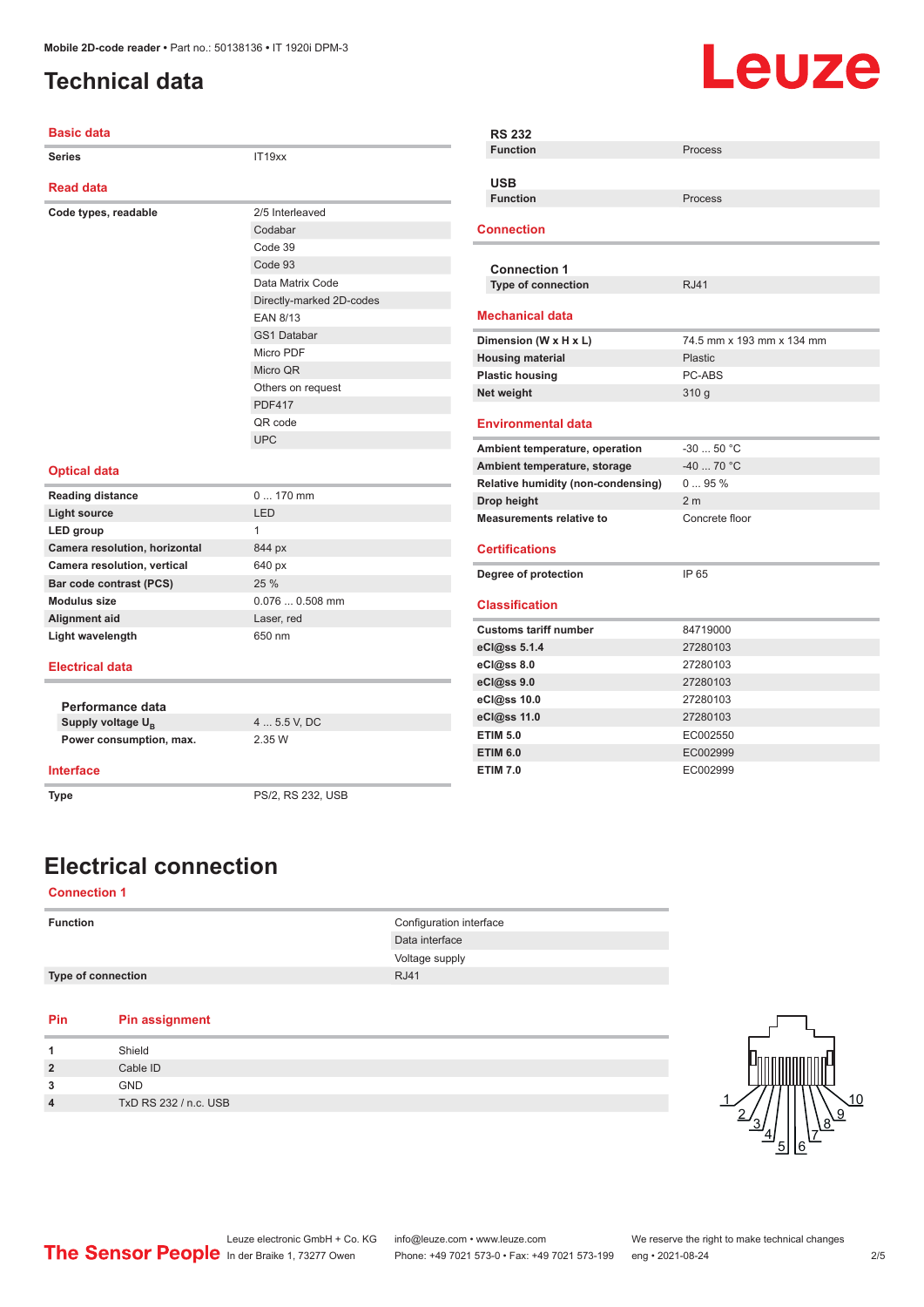## <span id="page-2-0"></span>**Electrical connection**

**Pin Pin assignment**



| 5  | RxD RS 232 / n.c. USB    |  |
|----|--------------------------|--|
| 6  | CTS RS 232 / n.c. USB    |  |
|    | +5 V DC                  |  |
| 8  | RTS RS 232 / n.c. USB    |  |
| 9  | n.c. RS 232 / Data + USB |  |
| 10 | n.c. RS 232 / Data - USB |  |
|    |                          |  |

#### **Diagrams**

Reading field

|                         | A [mil]   | $B$ [mm] | $C$ [mm]         | $D$ [mm] |
|-------------------------|-----------|----------|------------------|----------|
|                         | 3         | 0,076    | 27,9             | 40,6     |
| Code 39                 | 5         | 0,127    | 0                | 88,9     |
|                         | 7,5       | 0,191    | $\pmb{0}$        | 137,2    |
|                         | 20        | 0,508    | 27,9             | 233,7    |
| <b>UPC/EAN 13</b>       | 13 (100%) | 0,330    | 20,3             | 157,5    |
|                         | 6,67      | 0,169    | $\boldsymbol{0}$ | 94,0     |
| <b>PDF 417</b>          | 10        | 0,254    | $\pmb{0}$        | 114,3    |
|                         | 15        | 0,381    | $\mathbf 0$      | 142,2    |
|                         | 4         | 0,102    | 25,4             | 53,3     |
| <b>Data Matrix Code</b> | 5         | 0,127    | 10,2             | 68,6     |
|                         | 7,5       | 0,191    | $\boldsymbol{0}$ | 88,9     |
|                         | 10        | 0,254    | $\bf{0}$         | 111,8    |
|                         | 4         | 0,102    | 27,9             | 35,6     |
| QR Code                 | 5         | 0,127    | 12,7             | 55,9     |
|                         | 7,5       | 0,191    | $\boldsymbol{0}$ | 83,8     |
|                         | 10        | 0,254    | 0                | 101,6    |

A Module size [mil]

B Modulus size [mm]

C From [mm]

D To [mm]

NOTE Please notice that the real reading distances are also influenced by factors such as labeling material, printing quality, reading

# **Operation and display**

| <b>LED</b> |                    | <b>Display</b>      | <b>Meaning</b>     |
|------------|--------------------|---------------------|--------------------|
|            | Normal             | Red, 1x flashing    | Reading successful |
| operation  | Red, flashing      | Communication error |                    |
|            | Green, 1x flashing | Reading successful  |                    |

#### **Notes**

| Observe intended use!                                                                                                                                                                                                            |
|----------------------------------------------------------------------------------------------------------------------------------------------------------------------------------------------------------------------------------|
| $\%$ This product is not a safety sensor and is not intended as personnel protection.<br>$\&$ The product may only be put into operation by competent persons.<br>$\%$ Only use the product in accordance with its intended use. |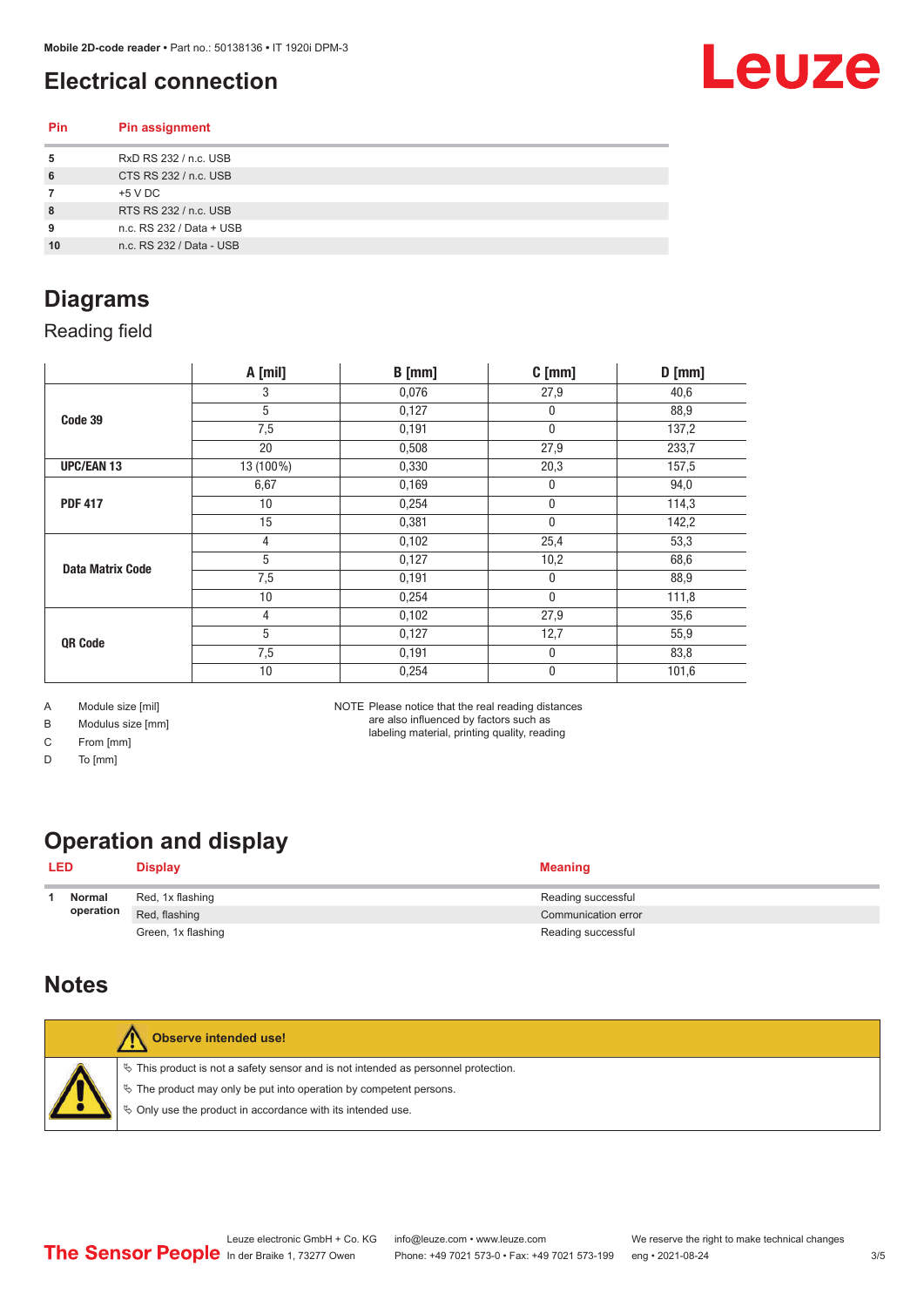#### <span id="page-3-0"></span>**Notes**

# Leuze

| <b>ATTENTION! LASER RADIATION - CLASS 2 LASER PRODUCT</b>                                                                                                                                                                                                                                    |
|----------------------------------------------------------------------------------------------------------------------------------------------------------------------------------------------------------------------------------------------------------------------------------------------|
| Do not stare into beam!<br>The device satisfies the requirements of IEC 60825-1:2007 (EN 60825-1:2007) safety requiations for a product of <b>laser class 2</b> as well as the<br>U.S. 21 CFR 1040.10 regulations with deviations corresponding to "Laser Notice No. 50" from June 24, 2007. |
| Never look directly into the laser beam or in the direction of reflected laser beams! If you look into the beam path over a longer time period, there is a risk<br>of injury to the retina.                                                                                                  |
| $\%$ Do not point the laser beam of the device at persons!                                                                                                                                                                                                                                   |
| $\%$ Interrupt the laser beam using a non-transparent, non-reflective object if the laser beam is accidentally directed towards a person.                                                                                                                                                    |
| $\%$ When mounting and aligning the device, avoid reflections of the laser beam off reflective surfaces!                                                                                                                                                                                     |
| $\&$ CAUTION! Use of controls or adjustments or performance of procedures other than specified herein may result in hazardous light exposure.                                                                                                                                                |
| $\%$ Observe the applicable statutory and local laser protection regulations.                                                                                                                                                                                                                |
| $\&$ The device must not be tampered with and must not be changed in any way.<br>There are no user-serviceable parts inside the device.<br>Repairs must only be performed by Leuze electronic GmbH + Co. KG.                                                                                 |

#### **NOTE Affix laser information and warning signs!** Laser information and warning signs are affixed to the device. In addition, self-adhesive laser information and warning signs (stick-on labels) are supplied in several languages. ª Affix the laser information sheet to the device in the language appropriate for the place of use. When using the device in the US, use the stick-on label with the "Complies with 21 CFR 1040.10" note. ª Affix the laser information and warning signs near the device if no signs are attached to the device (e.g. because the device is too small) or if the attached laser information and warning signs are concealed due to the installation position.  $\%$  Affix the laser information and warning signs so that they are legible without exposing the reader to the laser radiation of the device or other optical radiation.

#### **Accessories**

#### Connection technology - Connection unit

| Part no. | <b>Designation</b>          | <b>Article</b>             | <b>Description</b>                                                                                                                                        |
|----------|-----------------------------|----------------------------|-----------------------------------------------------------------------------------------------------------------------------------------------------------|
| 50112893 | MA 204i Profibus<br>Gateway | Modular connection<br>unit | Supply voltage: 18  30 V<br>Current consumption, max.: 300 mA<br>Interface: PROFIBUS DP, RS 232<br>Connections: 6 Piece(s)<br>Degree of protection: IP 65 |

#### Connection technology - Interconnection cables

|         | Part no. | <b>Designation</b> | <b>Article</b>   | <b>Description</b>                                                                                                                                                     |
|---------|----------|--------------------|------------------|------------------------------------------------------------------------------------------------------------------------------------------------------------------------|
| 보.<br>ತ | 50113397 | KB JST-HS-300      | Connection cable | Suitable for interface: RS 232<br>Connection 1: JST ZHR<br>Connection 2: Sub-D, Axial, Male, 9-pin<br>Shielded: Yes<br>Cable length: 300 mm<br>Sheathing material: PUR |